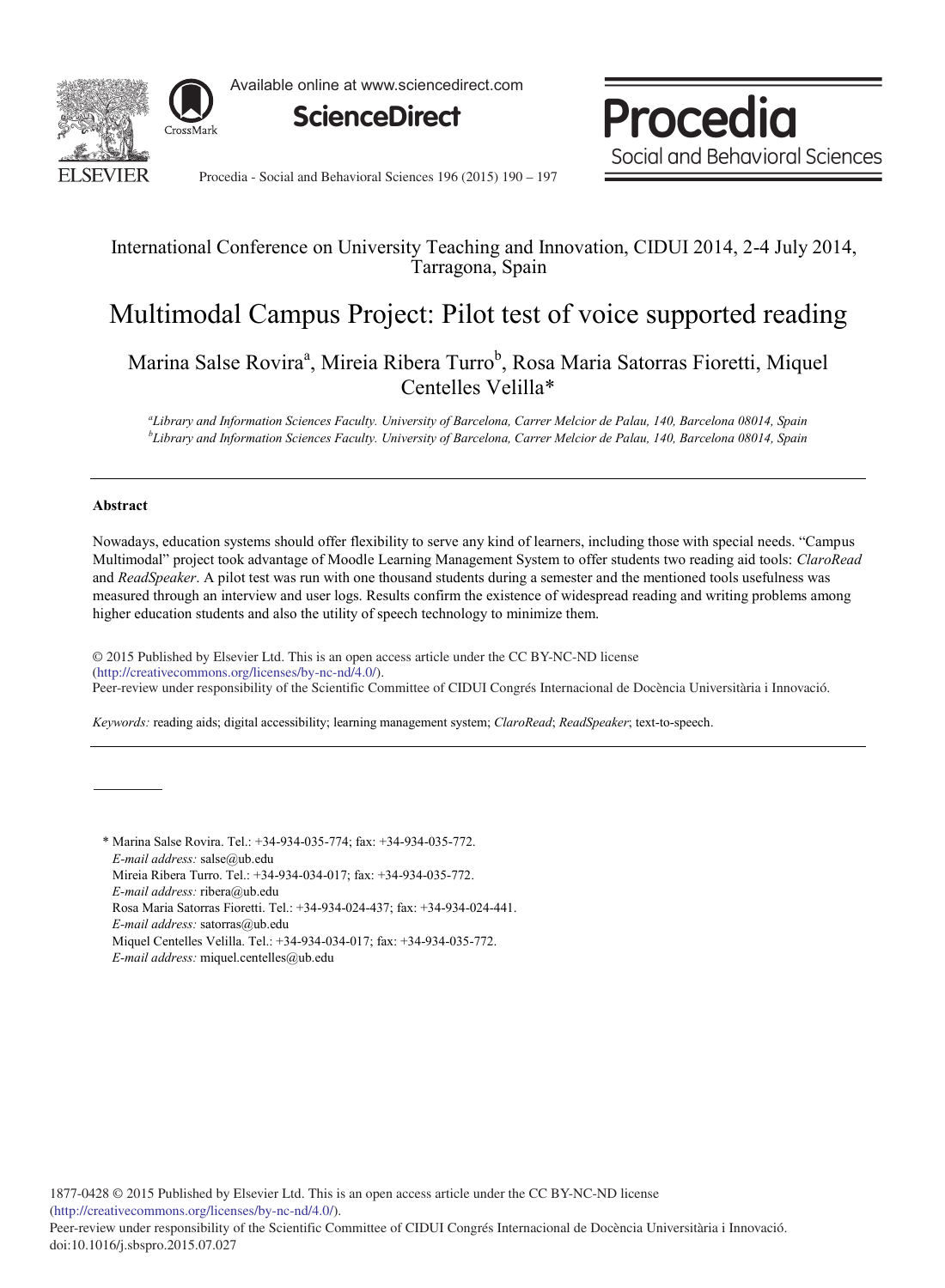# **1. Introduction**

Higher education nowadays increasingly relies on ICT for teaching purposes. Therefore, Learning Management Systems are pervasive in classroom learning and acquire even more importance in blended learning or virtual learning. Educational content can include a big deal of resources in different formats and it constitutes an important a significant support for instruction. However, everybody does not access them in the same way. Some students could experience access restrictions due to sensory impairments (blindness, low vision, eyestrain), due to motor impairments that difficult the standard use of a computer, due to special needs such as dyslexia or dyscalculia, or due to cultural factors such as low language proficiency in case of Erasmus students or immigrants. In fact, on year 2012, there were 228 male students and 167 female students with declared disabilities in Catalan universities, most of them with motor or psychological disabilities, followed by students with auditory or visual disabilities.

To palliate the potential accessibility barriers of educational resources, there exist many technological tools which help to adapt contents to students' profiles and needs. A special category of these tools are reading aids with text-to-speech functions, which permit the computer to read aloud textual documents such as office documents (MS Word, Pages, Open Office, PDF, slides...) or web documents, presenting them in a multimodal (visual+speech) fashion.

After reviewing some of these tools (Granados, Ribera 2013) we selected *ReadSpeaker* as a web tool, and taking into account localization issues, we selected *ClaroRead* as a PC tool which has a complete Spanish speaking interface. *ReadSpeaker* was previously evaluated in Ohio (Using *ReadSpeaker*; the Ohio State University (2013) and Uppsala (Arrenius, 2004). *ClaroRead* was included in a macroevaluation of tools for dyslexic students (Draffan, Evans & Blenkhorn, 2007). Similar tools have been tested with other collectives (Dietz, Ball & Griffith, 2011)

#### **2. Objectives**

The main aim of "Multimodal Campus" project was to evaluate the need and added value of incorporating reading-aids within the campus by a pilot test of two specialized software tools (*ReadSpeaker* and *ClaroRead* ) in the Learning Management System of Barcelona University during the 2012-2013 term, with a significant amount of students.

*ReadSpeaker* and *ClaroRead* main functionality is the text-to-speech, but both tools enrich the presentation of text with highlights helping focus the attention to the currently read passage. Additionally, *ClaroRead* contains tools to create schemas, mind maps and abstracts as well as auxiliary resources to cite and compile references.

The first mentioned tool, *ReadSpeaker*, can be deployed within a learning management web and can be executed in any context, not requiring any specific setup by the user; the second mentioned tool, *ClaroRead*, needs to be installed in the student PC and is more focused in reading documents, creating schemas and mind maps, and citing several sources, while it also works on general web content. Both tools can work in several languages such as Catalan, Spanish, French, English and many others.

To evaluate these reading-aids we run a pilot test that provided us a lot of indicators, as explained in the methodology section. This article is centred on the questionnaire results, as they were the principal source of quantitative data.

#### **3. Methodology**

The pilot test of *ClaroRead* and *ReadSpeaker* software packages was applied at Barcelona University to a sample of 1200 freshmen of the following studies:

- $\bullet$  Law
- **Criminology**
- Public Administration and Management
- Political Sciences
- Labour Sciences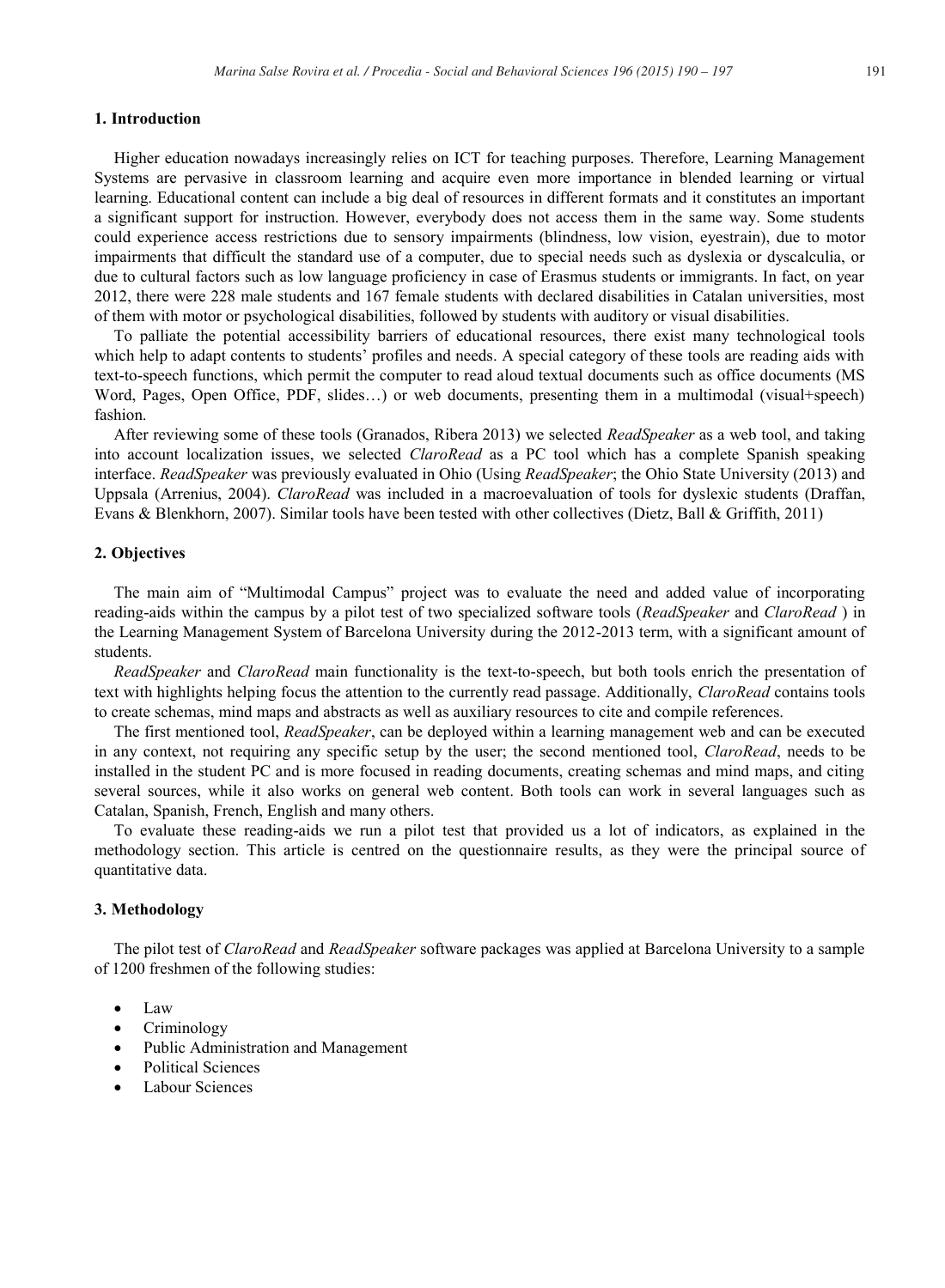In order to gather different profiles and needs, we selected students belonging to different classrooms and turns as well as to blended learning modality. However, to grant comparable results, we choose a cross-discipline subject common to all of them (Research and Communication techniques) which is a compulsory subject taught to all the above cited studies (with small changes in its name) and belongs to the basic subjects in Social Sciences studies.

*ReadSpeaker* was installed within the virtual spaces of the subject in the Learning Management System of Barcelona University and students could easily use it with the uploaded information. *ClaroRead* was offered as a free download in all the teaching groups.

To evaluate the software use and validate its suitability several evaluation techniques were applied:

- x Electronic questionnaires to students integrated in the subject virtual space and prepared as a *Moodle* questionnaire. Three questionnaires were administered: an initial survey to identify potential reading difficulties and attitude towards the implementation of the reading-aids; a questionnaire in mid-term to evaluate use and preferences; and a final questionnaire at the end of the term to evaluate satisfaction.
- x Connection Logs to *ReadSpeaker* and downloads of *ClaroRead*
- An in depth interview of a small sample of students, selected from the respondents of the first survey. Interviews are a valuable source to obtain qualitative information (Soorenian, 2013)
- Electronic questionnaires to teachers of the chosen subject to evaluate the tools and its integration in the teaching
- x A technical report of the installation and settings of *ReadSpeaker*, as it was the first time this tool was implemented within Moodle LMS.
- x A report of suggestions and complains received both from students and teachers during the pilot test.

This article mainly presents the results of the final questionnaire, as the richest source of quantitative information. In addition, it also briefly comments on the other results. It should be taken into account that all the data is subjective as it comes from students' appreciation. We did not further classify learning styles (Kastner, Stangl, 2012) as it was a first contact with the tools.

The final questionnaire was administered, as previously said, to a universe of 1200 students, and was divided into four areas:

- 1. Students' identification and detection of potential difficulties in reading and understanding. We differentiated two collectives, one with those students that stated to have the difficulty diagnosed and one with those that not have a diagnostic.
- 2. Evaluation of the specific software packages running in the pilot test and its features
- 3. Usefulness of the reading aids as implemented in our pilot test
- 4. Strengths and weaknesses of the software packages and suggestions for improvement.

The final comparison was formulated as a nonparametric statistical analysis. To evaluate signification in both collectives we used several methods:

- x For qualitative data (true/false) we used Chi square and Cramer's V
- For ordinal data (Likert values) we used Mann-Whitney U

Within diagnosed subjects we compared different types of difficulties applying:

- For qualitative data (true/false) we used Chi square and Cramer's V
- For ordinal data (Likert values) we used Kruskal-Wallis (N group nonparametric analysis)

Finally, to compare satisfaction with the two tools, we used the box diagram (one for each variable).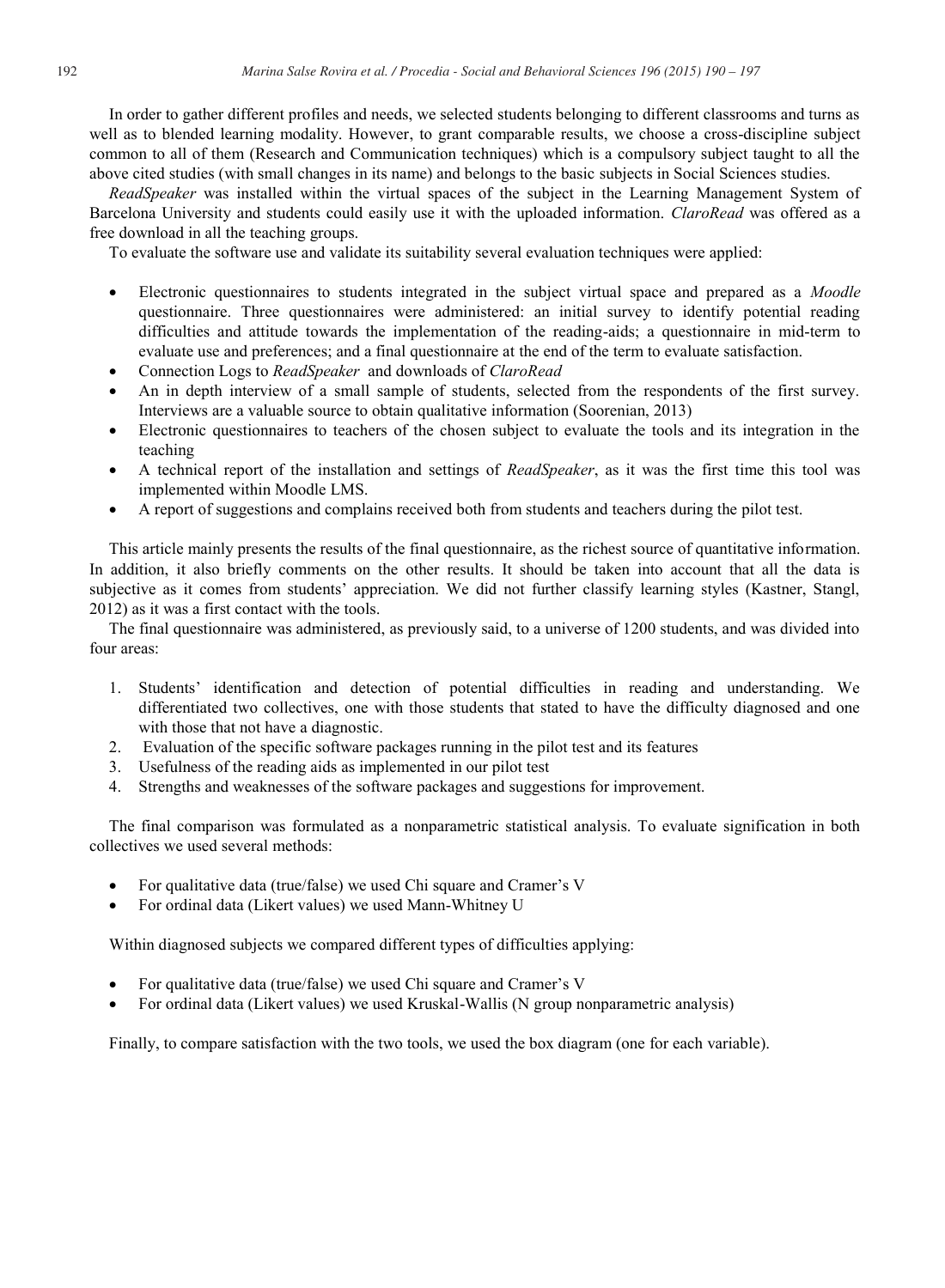# **4. Results**

Only 529 out of the 1200 enrolled students to Research and Communication techniques subject (44% of the total) answered the final questionnaire. 50 % of students who answered belonged to Law Career, the largest one. The following results were obtained in each of the above-mentioned areas:

1. Students identification and detection of potential difficulties in reading and understanding

- $\bullet$  35,2 % of the respondents had some degree of disability diagnosed, mainly visual problems (69% of the students with diagnosis), followed by dysorthography or dysgraphia, ADHD and dyslexia or dyscalculia. Motor problems were not included.
- In relation to reading and understanding problems, the most common difficulty (among respondents) was attention deficits, followed by difficulties in numerical operations and vision problems.
- 2. Evaluation of software packages and their features

Both *ClaroRead* and *ReadSpeaker* were viewed as easy-to-use programs, with a good integration of functions and a small learning curve, able to be used without expert support. More than a half of the interviewees stated they would keep using the programs if they were available. When comparing users with some diagnostic and users without it, this statement was more positive in the first ones. Additionally, this group declared a bit more difficulty to learn the use of *ClaroRead* software.

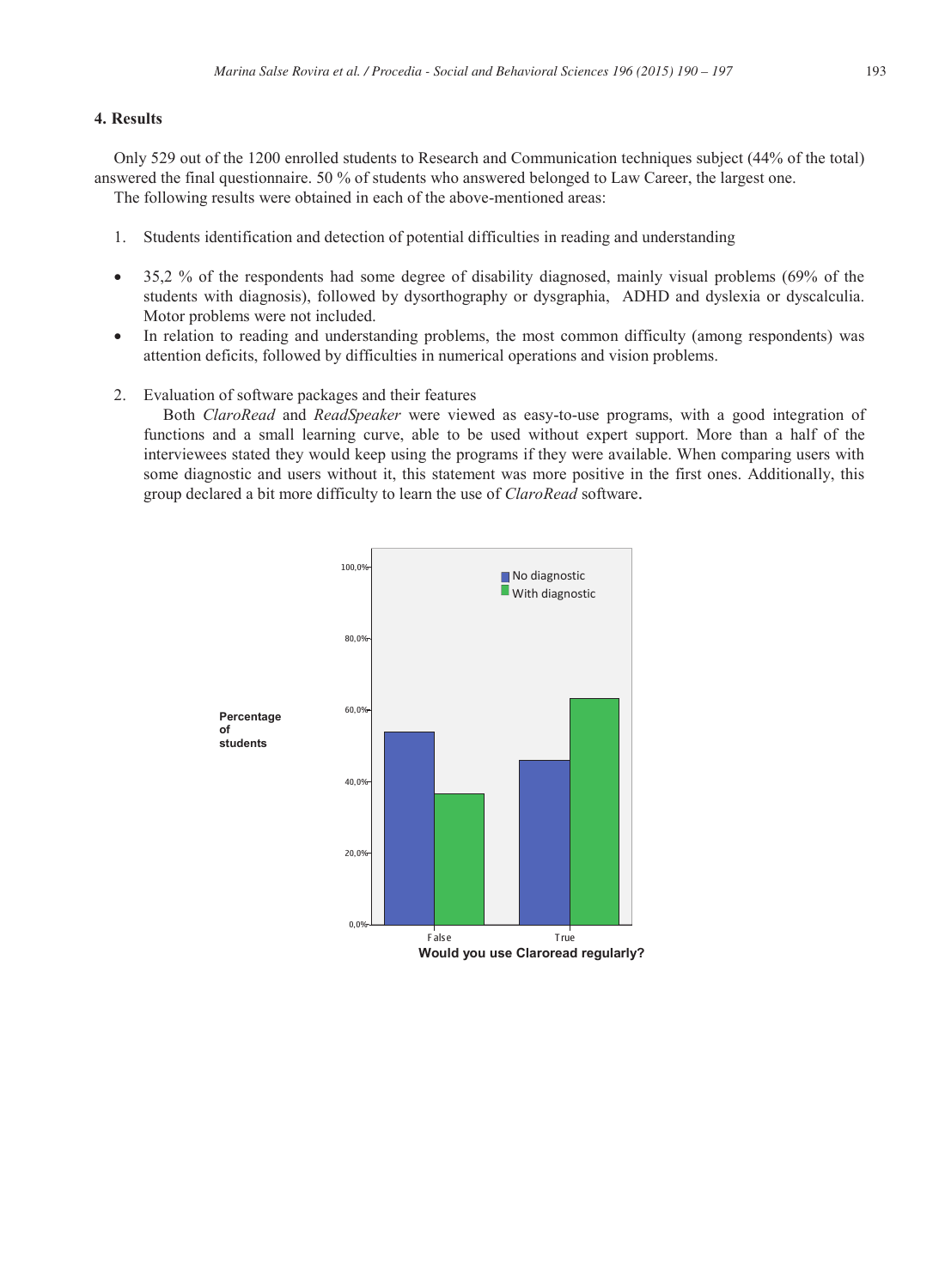

Fig. 1: Evaluation of the analyzed software by users with some difficulty diagnosed. (a) Would you use *ClaroRead* regularly*.* (b) Would you use *ReadSpeaker* regularly?

3. Software usefulness:

*ClaroRead* software was considered useful in improving understanding and memorization of texts (almost 24% of interviewees declared to experience significant improvements in these areas). Exact data for *ClaroRead* for significant improvements were memorization (32.98 %) and text understanding (25.86%). Skills with less significant improvements were reading motivation (19.16%) and reading confidence (19.58 %). With *ReadSpeaker* software, results show that users experienced significant improvements in memorization (25.2 %) and reading understanding (24.5%). Skills with less significant improvements were reading confidence (20.97%) and reading motivation (21.37 %).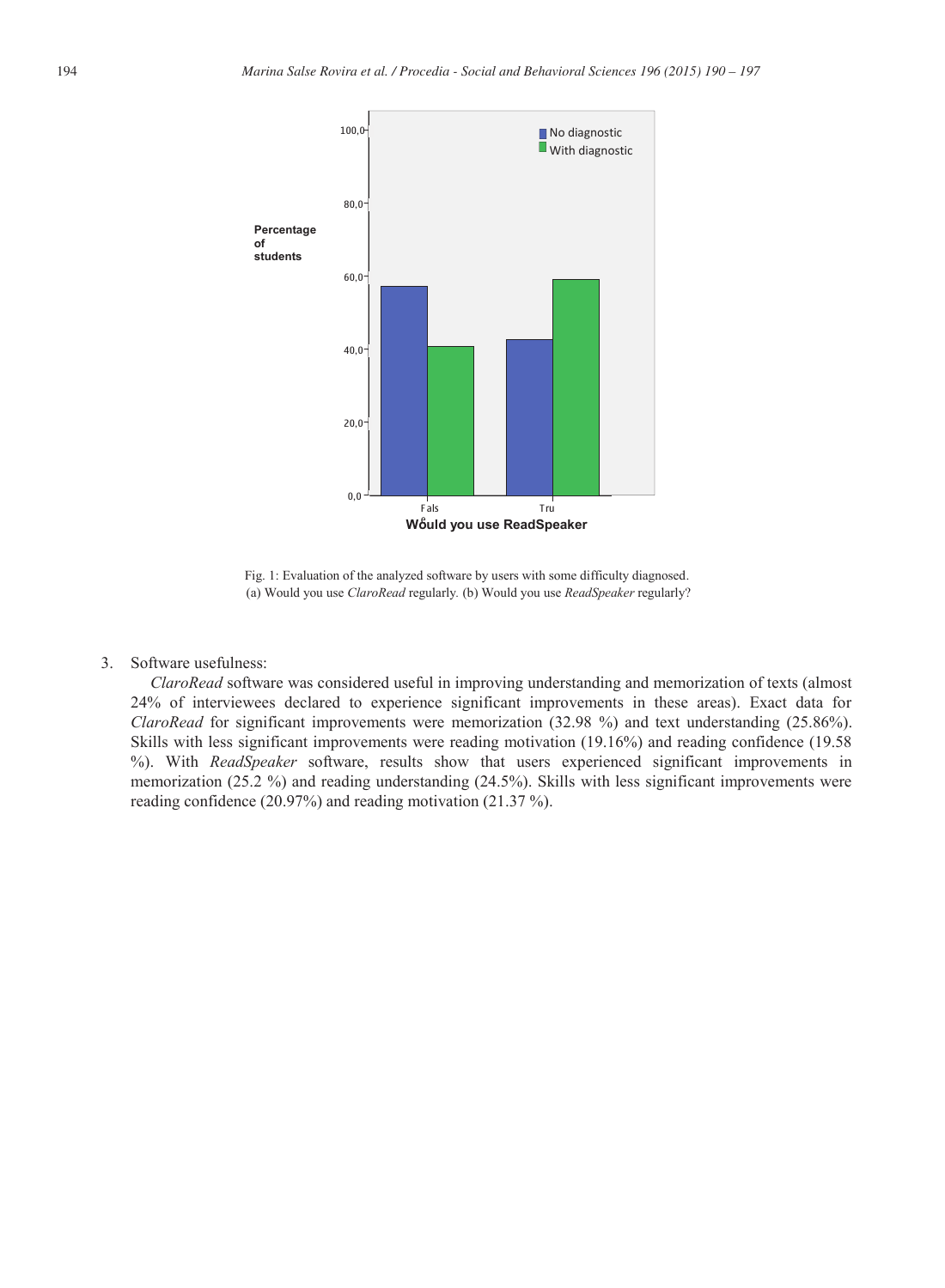



Fig. 2: Comparison between users opinions related to experienced improvements in five different reading skills. (a) *ClaroRead* has helped you in… (b) *ReadSpeaker* has helped you in….

4. Strengths and weaknesses of software packages and proposals

We asked students to identify strengths and weaknesses of the software packages. The strongest point in both programs, *ClaroRead* and *ReadSpeaker* as well, were reading and pronunciation (and writing in *ClaroRead*) (42% of the answers in *ClaroRead* and 51.30% in *ReadSpeaker*) and also the interface (27,46 % and 23.48%). In addition, it is worth noting that users perceived both programs very positively because 34.35% of the respondents considered that no change was required in *ClaroRead* and 53.16 % of them reached at the same conclusion for *ReadSpeaker*. The few suggested changes have been reported to the development companies in order to address them in future versions.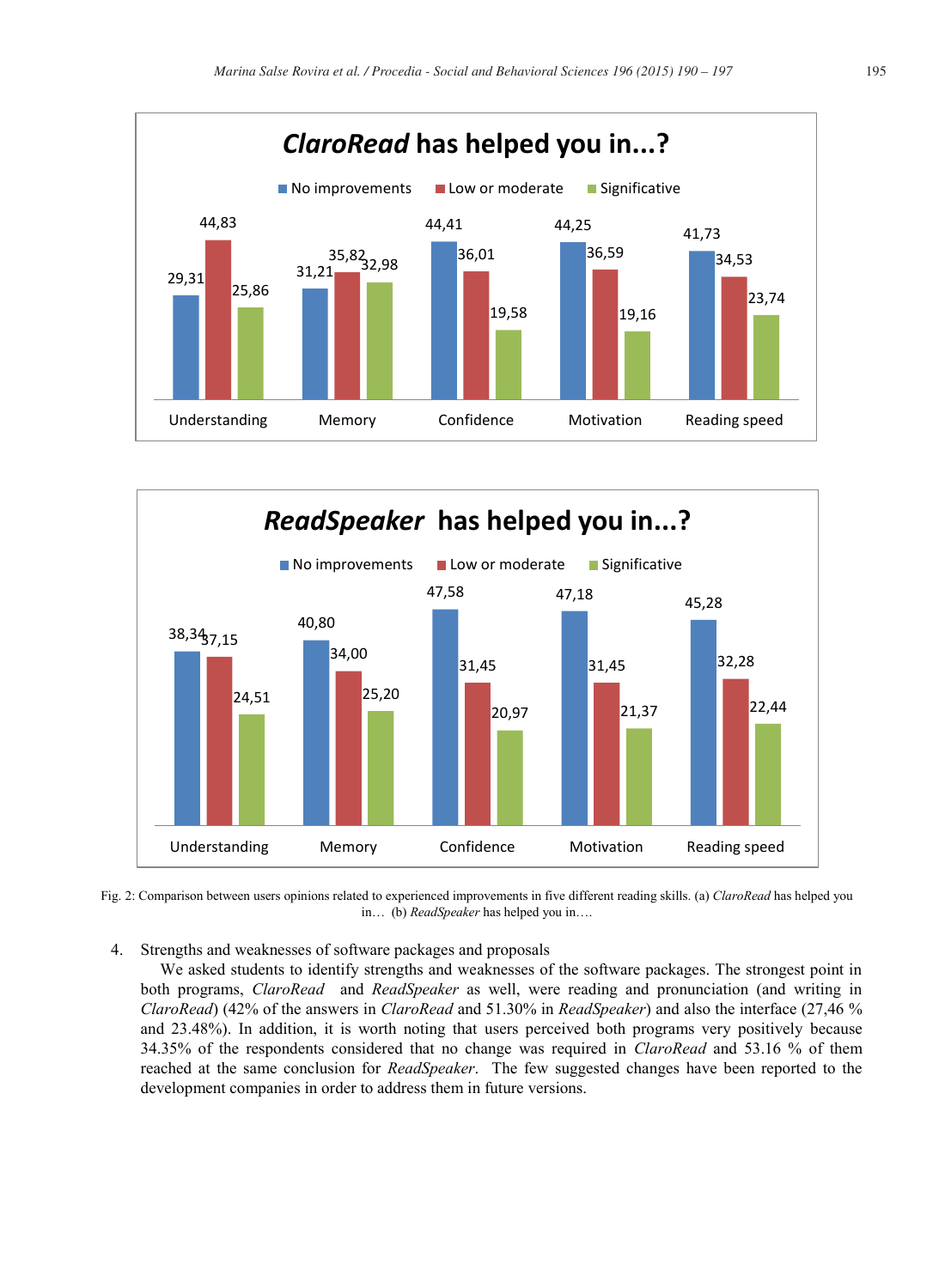

Fig. 3: Most valued features in *ClaroRead* and *ReadSpeaker*



Fig. 4: Weaknesses in both software packages

Overall, results show the usefulness of reading-aids in a university context, not only for students with a special need or with a disability, but also for all the students.

# **5. Conclusions:**

After these interviews we can conclude that:

- x Our students have a significant amount of diagnosed problems that affect reading understanding (35,20%). Among non-diagnosed students, an important amount declares having some difficulties in reading and studying.
	- o As a corollary of these big numbers we can say that professors must be involved in helping these students, even at the expense of other dedications.
- Information technology offers technically and economically feasible solutions to complement learning resources with speech output.